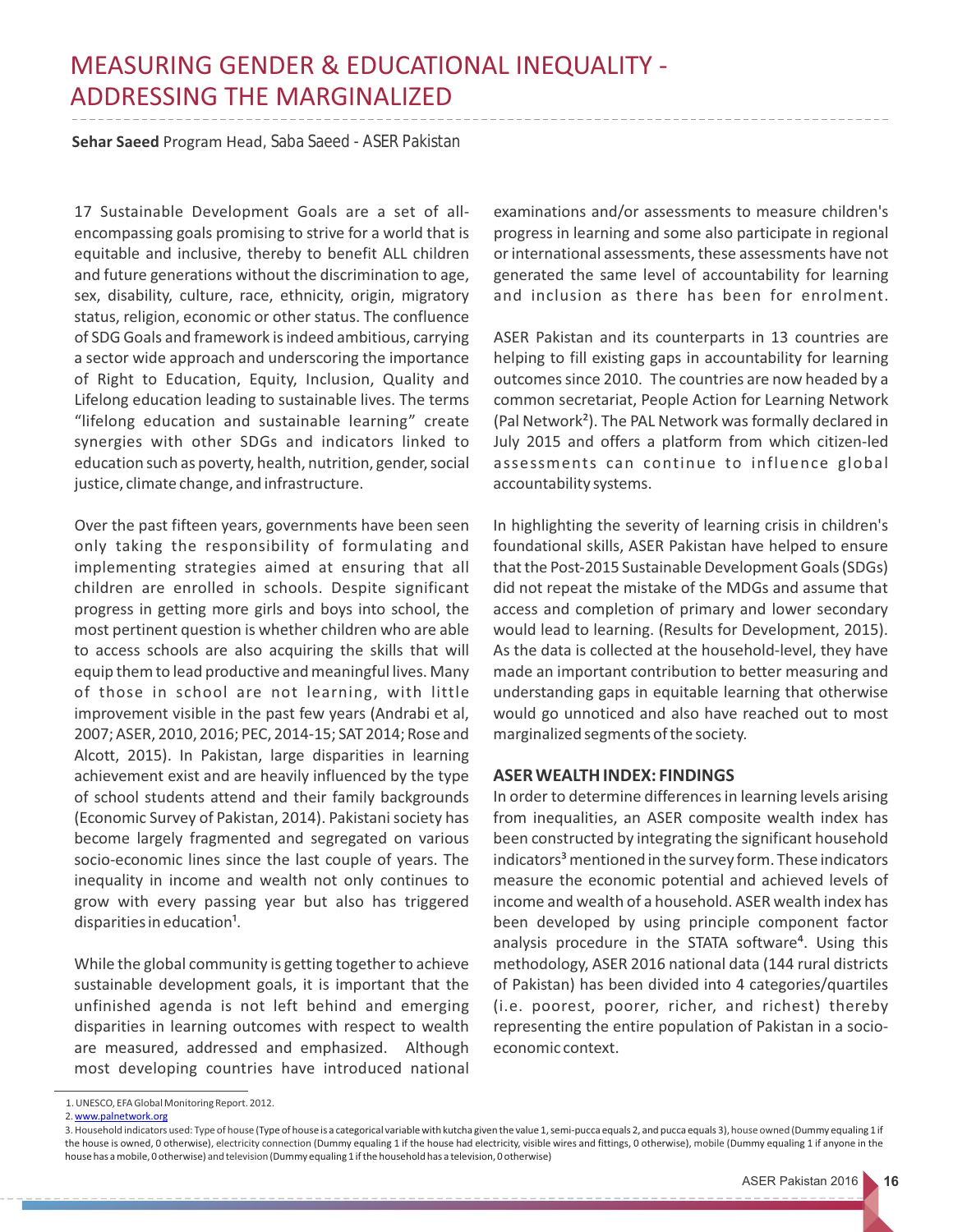

The results depicted by ASER Wealth Index (2012, 2013, 2014, 2015) are no different. The results reveal that the richest quartile has the highest percentage of children enrolled (85%) whereas the poorest quartile has the lowest enrollment rate (59%). A strong correlation between wealth and enrollment is established as we move along the wealth index. Moreover, socio-economic background is also found to be influencing gender inequity. The males and females belonging to the poorest quartile are particularly disadvantaged as depicted by the lowest enrollment rates. The highest enrollment of males and females is again in the richest quartile (87% and 83% respectively). The most alarming trend is that of female's enrollment which not only decreases across all quartiles but also is lower than the enrollment rate of male population

Results of ASER 2016 also reveal that the poorest quartile has the highest level of children enrolled in government schools (77%) whereas the remaining 19% of the children are enrolled in private schools. On the other hand, the



richest quartile has the highest number of children enrolled in private schools (53%) and the lowest percentage of children in government schools (46%). It is evident from the figures that enrolment in government schools falls and that for private schools increases as we move along the wealth index towards the richest. Wealth status is thus found to be influencing the type of school chosen by households.

Given the disparities in enrollment and out-of-school children, ASER 2016 results further strengthens the stance that socio-economic factors are adversely affecting the



learning levels of children in Pakistan. The graph clearly indicates that the learning levels of children are directly related to their wealth status. Children falling in the 'richest' quartile have the highest learning levels in Urdu/Sindhi/Pashto, English, and Arithmetic whereas the



children in the poorest quartile have the lowest learning levels. Following the overall national trends, a genderwise analysis was also conducted in order to determine the differences in learning levels of males and females.

4. It factorizes variablesby creating a weighted combination of the input variables in the following manner e.g. F<sub>1</sub> = a<sub>11</sub>X<sub>1</sub> + a<sub>12</sub>X<sub>2</sub> + .... In order to select factors, eigen values from a<br>principal component analy wealth index. The index is then divided into groups/quartiles to categorize the population according to their wealth status.